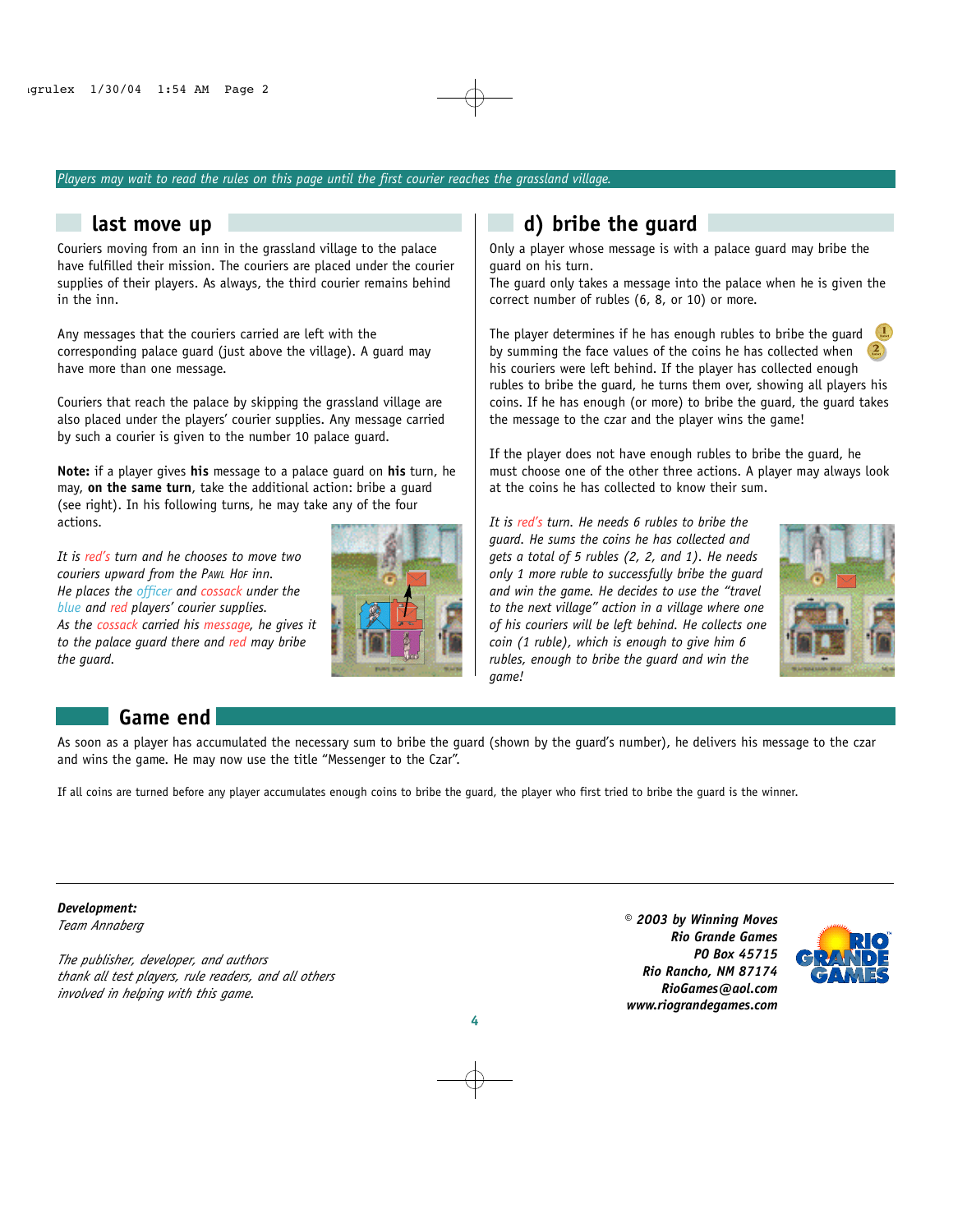# Message to the Czar Message to the Czar

**Who delivers the message?** by Christiane Knepel and Antje Graf

> 2 to 5 players 20 to 40 minutes 10 years and up

For information about other great Rio Grande games visit **www.riograndegames.com**

## **Overview**

The governors have important messages that must reach the czar as quickly as possible. Because the governors live in provinces in the far reaches of his empire, a governor must be clever and a little lucky to be the first to get his message to the czar, winning the game and the favor of the czar. The players each send several couriers on the long and convoluted trip to the czar's palace. Along the way, the couriers travel from village to village through swamps, forests, and mountains. In each village, the couriers check in to one of the inns and spend the night. But only the early risers will be able to move on to the next village in the morning. Those who sleep late must remain in the village for another night, hoping the new day will provide better opportunities.

# **Contents**

## **1 game board**

- **60 couriers** (3 each of 4 different types per player)
- **6 signs** ( $3AKPWTO = "closed"$  in Russian)
- **5 messages**
- **30 coins** (21 @ **1**, 9 @ **2**)
- **1 rule booklet**





**couriers**













\*These may also be used to replace missing or lost coins. **game board**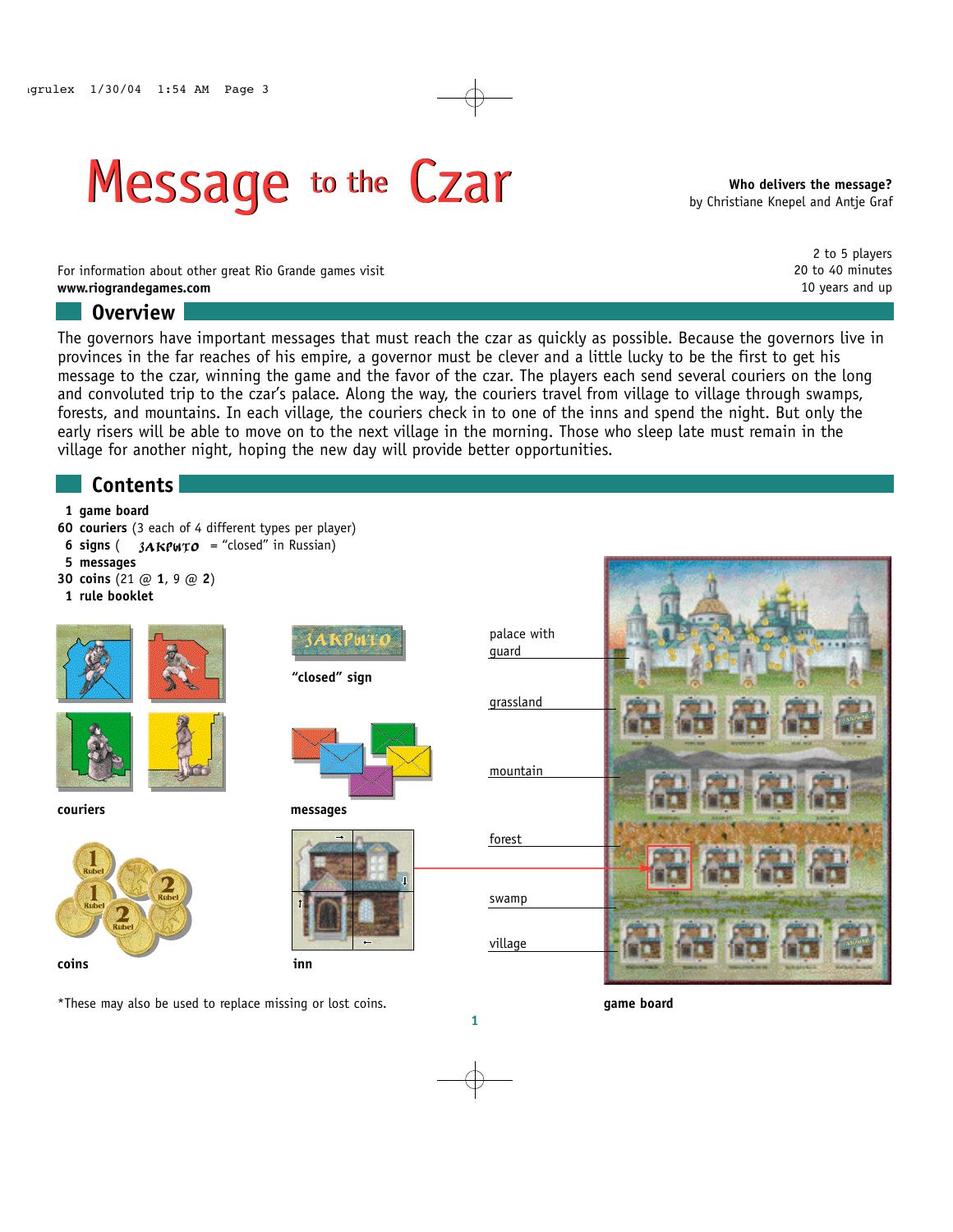## **Preparation**

Shuffle all the coins face down and place them in the palace.

Depending on the number of players, some of the inns may be closed for the game. Place the closed signs on those inns:

- **2 players:** KOSAKEN-KLUB, DATSCHA-DOMIZIL; NIKOLAJ; KATHARINA; MASL HOF, ROMAN HOF
- **3 players:** DATSCHA-DOMIZIL; NIKOLAJ; KATHARINA; ROMAN HOF
- **4 players:** DATSCHA-DOMIZIL; ROMAN HOF

**5 players:** none

The players choose a starting player using any method they want.

- 
- Each player, in clockwise order starting with the starting player: ·chooses a color, takes 12 couriers in his color, shuffles them face down, and places them face down in a stack in his play area,
- ·draws his top-most courier, turns it over, and places it with his **message** in an **empty** inn the swamp village (bottom-most) in the appropriate room (see right),
- ·draws another courier and places it face up next to his stack of face-down couriers to start his discard pile.

#### **possible starting positions with 4 players**



#### **The 4 courier types**

There are 4 courier types. Each type must always take the same room in every inn he visits: the officer's room is above left, the cossack's room is right above, the diplomat's room is right below, and the attache's room is left below. A courier may **not** take any other room.



## **Goal**

Each player tries to be the first to get his courier with his message to the czar's palace, and then past the guard to the czar himself. The couriers start in the swamp village (bottom-most) and travel upward from village to village to the palace.

# **Playing the game**

Beginning with the starting player and continuing in clockwise order, players take turns. On each turn a player takes **one** of 4 actions:

- a) place a courier
- b) hand off his message
- c) travel to the next village
- d) bribe the guard

A player may only use the last action (bribe the guard) when his message has reached a palace guard.

## **a) place a courier**

Place one of **his** couriers in the **swamp** village (bottom-most) in the appropriate room in one of the inns:

- · any **one** of the couriers in the player's discard pile, or
- · the player draws the top-most courier from his courier supply, turns it over, and places it.

If the player draws a courier from the courier supply and cannot place it because there is no empty room (all "his" rooms are occupied or the inns are full) for him at any inn in the swamp village, he places the drawn courier face up in his discard pile and ends his turn.



If, at the end of his turn, a player has no couriers in his discard pile, he draws the top-most card from his courier supply and places it face up as the new discard pile. All couriers in the discard pile should be placed separately so all can be seen and accessed.

Rarely: if a player exhausts his courier supply, he may, if there is an unused player color available, take the 12 couriers in the unused color, shuffle them, and place them face down in a stack as his new courier supply.